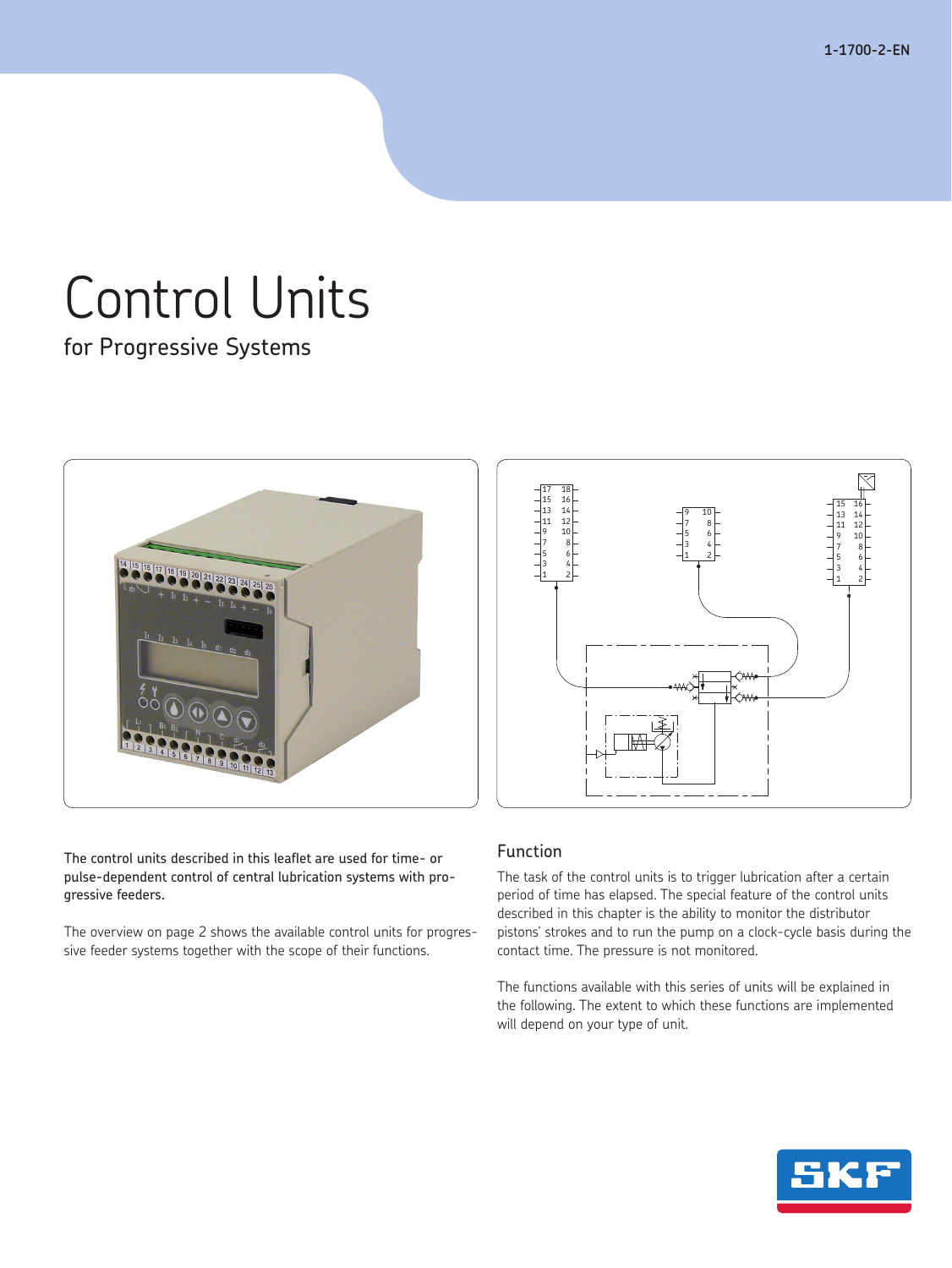|                    | Overview of available control units for progressive systems                                                                                                                                                                                                  |
|--------------------|--------------------------------------------------------------------------------------------------------------------------------------------------------------------------------------------------------------------------------------------------------------|
| <b>Designation</b> | <b>Brief description</b>                                                                                                                                                                                                                                     |
| E/XZT2A03          | Pulse generator/counter with selectable monitoring time,<br>lubricant-level and pump-runtime monitoring (stroke monitoring),<br>adjustable delay time and interval-time extension                                                                            |
| E/XZT2A06          | Pulse generator/counter with selectable monitoring time,<br>lubricant-level and pump-runtime monitoring (stroke monitoring),<br>adjustable delay time, interval-time extension and pulse monitoring                                                          |
| IGZ51-20           | Pulse generator/counter with alternative clock-cycle or continuous pump<br>operation, with adjustable numberof strokes, selectable interval and<br>monitoring time as well as monitoring of lubricant level and pump runtime                                 |
| IGZ51-20-S2        | Like IGZ51-20, with power-failure memory                                                                                                                                                                                                                     |
| IGZ51-20-S7        | Like IGZ51-20-S2 with filling-level switch in the form of<br>an NC contact, pump runtime $=$ set monitoring time                                                                                                                                             |
| IGZ51-20-S8        | Pulse generator/counter with alternative clock-cycle or continuous pump<br>operation, prelubrication, IGZ51-20-S8 selectable interval and monitoring<br>time, with monitoring of lubricant level, pump runtime and pulses as well<br>as power-failure memory |

 *Our control units conform to the generally applicable standards.*

### The lubrication cycle

A lubrication cycle consists of the contact time (lubrication routine) and the interval time (TP).

### The interval time TP

The interval time is the time between two contact times. The lengthof the interval can basically be set in two ways, thus resulting in two different modes of operation (BA) for the control units (pulse generator and pulse counter). The mode of operation can be set on the unit by hand.

### Pulse generator mode

In this mode the length of the interval is determined by the unit itself in as much as the unit starts a contact time at the intervals specified by the operator.

### Pulse counter mode

In this mode the interval time is determined by the machine, which sends pulses to the control unit while it is in operation. The pulses received via the machine contact (MK or MKPV) are counted by the control unit and lubrication triggered after a preset number of pulses. The number of pulses to be counted can be specified by the operator.

### Pulse monitoring

In the case of units with pulse monitoring (in the pulse counter mode only) not only the machine contact, MK or MKPV, but also a second machine contact (MKUe) is used. Both inputs are alternately queried. If no pulse is received via contact MKUe between two pulses arriving at contact MK/MKPV, a fault signal is emitted.

### The contact time

After completion of the interval time, the control unit initiates the lubrication routine, i.e. the pump is switched on and the monitoring time started. This sequence is also called the contact time. During the contact time a proximity switch, called a cycle switch here, counts the strokes of a piston in one of the progressive feeders by detecting its motion. The contact time is ended after a certain number of strokes and the pump's motor switched off.

### Clock-cycle mode

Since pneumatic pumps are also used in central lubrication systems with progressive feeders, the control units can be set up so that such pumps work on a clock-cycle basis during the contact time.

### The cycle switch

The cycle switch (ZS) controls the pump running time according to the number of strokes executed by a piston in the progressive feeder. The pump is switched off after a certain number of switching operations take place during the contact time.

The number of cycle-switch edges, which corresponds to thenumber of piston strokes, can be set with some of the units. Therespective parameter is abbreviated with NH (number of strokes).

### Monitoring time

The monitoring time (TU) is a period of time that can be set by the operator to limit the pump running time. If the monitoring time elapses without the expected switching operations of the cycle switch being detected, the pump is stopped at the end of the monitoring time and a fault signal emitted.

### Pump runtime limitation

The pump runtime (TL) is basically limited by the monitoring time.

### Monitoring of lubricant level

The level of the lubricant reservoir is monitored with the help of a level switch (WS). This switch can be either an NC or NO contact, which has to be taken into account when selecting a control unit.

As soon as the reservoir drops below the minimum level the sequence of functions is stopped and a fault signal emitted.

If the level switch is the NC type, the signal cables leading to the level switch are monitored at the same time for wire breaks.

### Power-failure memory (EEPROM)

The power-failure memory stores important data if the power forthe control unit is interrupted, i.e. data like the remaining interval time or error messages. That means, depending on the type of unit, that the functional sequence can be continued and no error messages will be lost the next time the unit is powered up.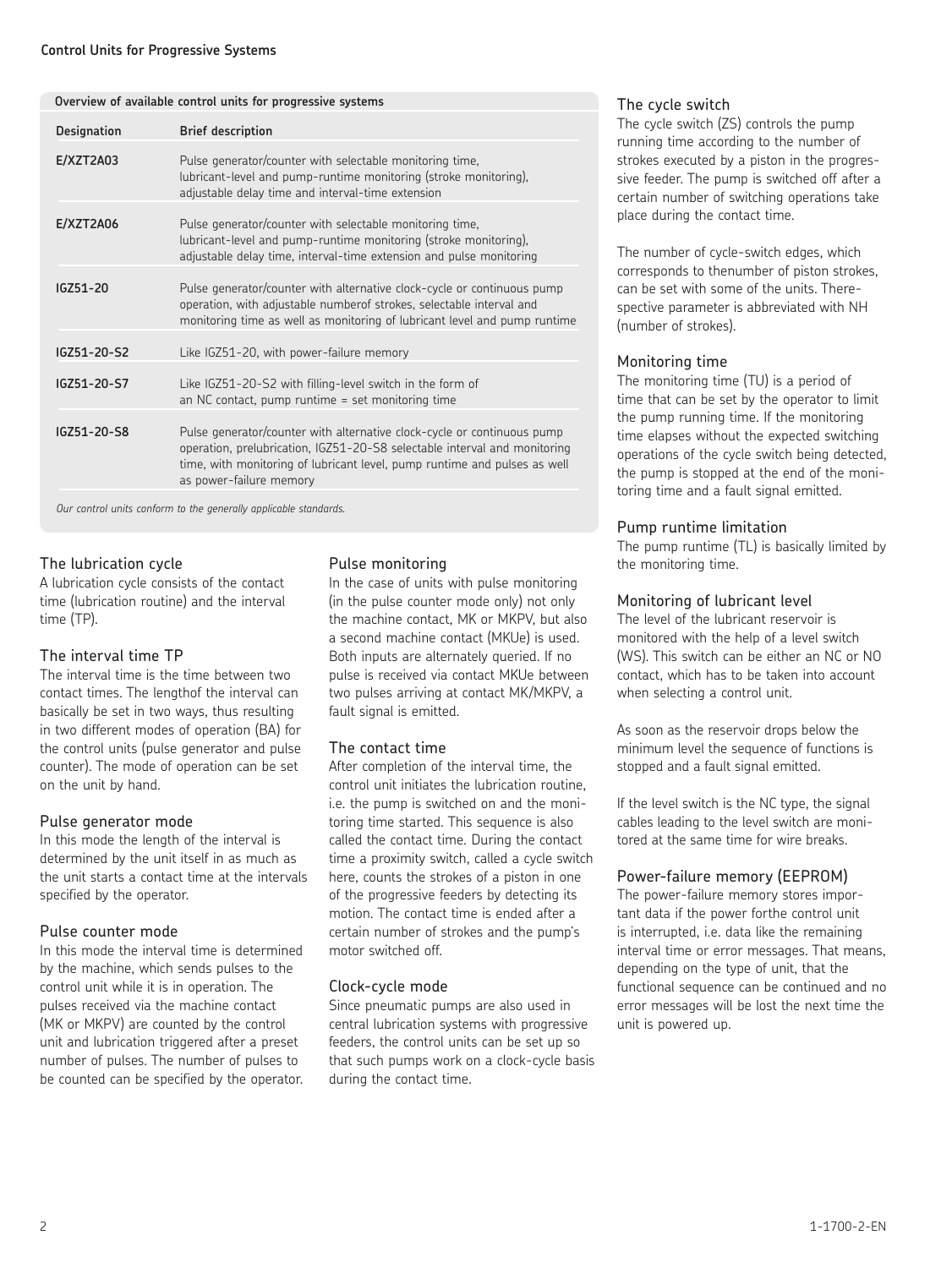### **Control Units for Progressive Systems**

### Prelubrication

Prelubrication is usually started when the system is powered up. The prelubrication routine is, in principle, the same as that of a normal contact time. But fault signal relay d2 remains de-energizedand the fault LED lights up.

This function is not available with every unit in this series.

### Intermediate lubrication

Intermediate lubrication is triggered by pressing the  $\odot$  button. It proceeds in the same way as normal contact time.

### Interval time extension

With some units input I3 can be used in the pulse-generator mode to stop and enable the interval routine. Energization of the input stops the interval routine, de-energization enables it again.

### Installation

Install the control unit in the switchgear cubicle used for a central lubrication system.

Please also pay attention to the information contained in the description of your type of unit.

# **Operation**

### Powering up

The unit is powered up by switching on the operating voltage. If the proper voltage is applied, the green power LED lights up and the status of the inputs and outputs is shown on the display.

### The power must be switched on and off abruptly.

The function time the unit starts with after it is powered up will depend on the type of unit.

### Contact time (lubrication routine)

During the contact time relay d1 is energized, so the pump's motor is on. At the same time, the monitoring time is started. Relay d1 is de-energized after the last switching edge from the cycle switch and the monitoring time stopped. An interval then begins.

### Interval time

The value set for the interval time is read at the beginning of the interval time, and the interval routine is started. In the further sequence of operations the contact time and interval alternate with each other in constant order.

### Relay d2 in normal operation

When the power is on and there are no malfunctions, relay d2 is always energized.

### Intermediate lubrication

Intermediate lubrication can be triggered by briefly pressing the  $\bigcirc$  button during the interval. The intermediate lubrication follows the same routine as that of a normal contact time.

### Switching off

The unit is switched off by disconnecting it from the power.

### Recovery time

After the unit is switched off it has to remain off for a certain amount of time before it can be switched on again.

### Changing parameters and the mode of operation

A change in parameters like, for instance, the interval time, takes effect when the next interval begins. A change in the mode of operation does not take effect until the unit has been switched off and then on again.

### Operation with power-failure memory

When the unit is operated with a powerfailure memory important operating data like, for example, the remaining interval time or an error message is stored if the power is interrupted. The routine the unit begins with after it is switched on again will depend on the time the failure occurs and on the type of unit.

### **Fault displays**

In the event of a fault, the fault LED lights up and the symbol for the respective input flashes on the display.

### Cycle switch fault

If the preselected monitoring time comes to and end due to a lack of switching signals from cycle switch ZS, the sequence of functions is stopped. Relays d1 and d2 are de-energized. The fault LED lights up and the symbol for the ZS input flashes on the display.

### Low lubricant level

The lubricant level input WS is constantly monitored when the power is on. If a low level is detected for more than 1s, the sequence of functions is stopped and relay d2 de-energized. At the same time, the fault LED lights up and the symbol for the WS input flashes on the display.

The error message cannot be cleared when the reservoir is empty. When input WS is reenergized, the error message is retained until the  $\circledbullet$  button is pressed to confirm elimination of the fault.

### No MK pulses

In the case of units with pulse monitoring (in the pulse counter mode only) the machine contacts MK and/or MKPV and MKUe are mutually queried. If no pulse is received at contact MKUe between two pulses at contact MK/MKPV, a fault signal is emitted and the symbol for input MKUe flashes on the display.

In the opposite case, the symbol for the MK/MKPV input flashes if no pulse arrives at contact MK/MKPV between two pulses at contact MKUe.

### Relay d2 in faulty operation

If a fault occurs, relay d2 is de-energized or it remains so. The functional sequence remains stopped until the fault is remedied and the error message is cleared.

### Clearing an error message

An error message can only be cleared by pressing the  $\odot$  button, which triggers intermediate lubrication, or by turning off the power.

In the case of units with a power-failure memory the error message can only be cleared by pressing the  $\odot$  button.

A level switch error message can only be cleared if enough lubricant is topped up.

Do not clear an error message until its cause has been remedied.

See important product usage information on the back cover.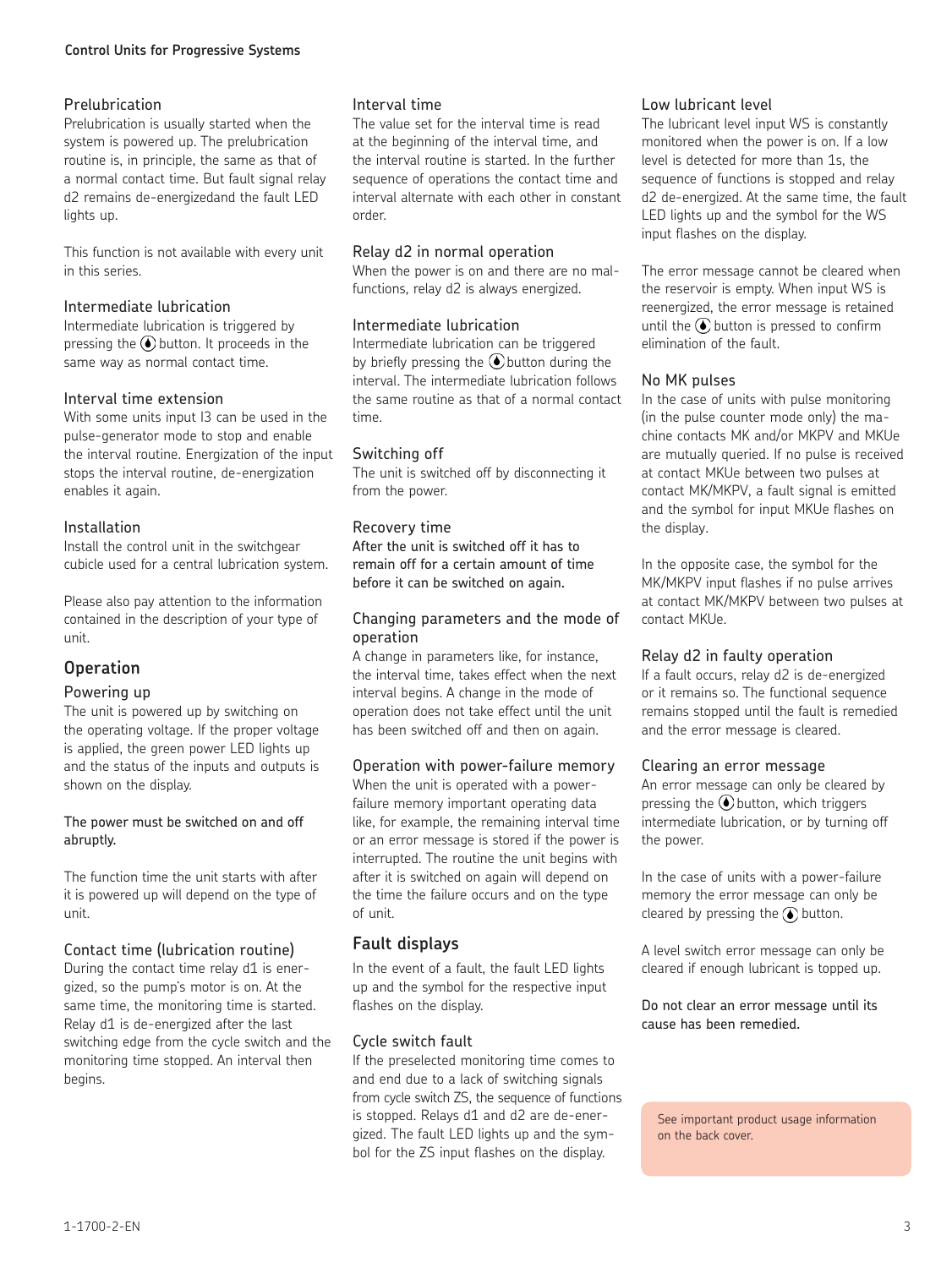# E/XZT2A03

# Modes of operation

The E/XZT2A03 control unit can be used as a pulse generator (mode B) or pulse counter (mode D).

# Scope of functions

The E/XZT2A03 comes with the following functions:

- adjustable interval time
- adjustable monitoring time
- adjustable pump delay time
- pump runtime limitation by stroke monitoring
- adjustable number of strokes
- lubricant level monitoring (NO contact)

 **Adjustable and preset parameters**

• interval time extension

The table shows the adjustable and preset parameters.

# **Operation**

The E/XZT2A03 is supplied without a power-failure memory. When the unit is switched off, operating data like the remaining interval time or error messages are lost. As a result, the unit always begins with a contact time after it is switched on again.

| Designation       | Abbreviation | Presetting | <b>Units</b> | Setting range                                            | <b>Units</b>      |
|-------------------|--------------|------------|--------------|----------------------------------------------------------|-------------------|
| Mode of operation | <b>BA</b>    | B          |              | B (Pulse generator)<br>D (Pulse counter)                 |                   |
| Monitoring time   | TU           | 60         | seconds      | 01 E 00 - 99 E 04                                        | seconds           |
| Interval time     | TP           | 10         | seconds      | 01 E 00 - 99 E 04 (mode B)<br>01 E 00 - 99 E 04 (mode D) | seconds<br>pulses |
| Delay time        | <b>TN</b>    | 15         | seconds      | $01 E 00 - 25 E 00$                                      | seconds           |
| Number of strokes | <b>NH</b>    | 3          |              | $1 - 25$                                                 |                   |

### **Wiring diagram**



|                         | $L1/N$ = operating voltage<br>$B1/B2$ = jumper terminals for voltage range<br>(illustration: 200240 V)                                             |
|-------------------------|----------------------------------------------------------------------------------------------------------------------------------------------------|
| <b>WS</b><br>ZS F<br>PV | = lubricant level switch (illustration: reservoir full)<br>= cycle switch (stroke monitoring)<br>$=$ interval time extension                       |
| DK                      | $=$ pushbutton<br>1. intermediate lubrication<br>2. clear fault                                                                                    |
| +                       | $= +24$ V DC output<br>$= 0 V DC output$                                                                                                           |
| d1<br>d2                | = load contact for lubricant pump (SMFP)<br>= changeover contact, command link<br>break contact: fault display (StA)<br>make contact: operation OK |
| SI1<br>SL2<br>Κ         | = indicator light for "PUMP ON"<br>= indicator light for "FAULT"<br>= pump motor contactor                                                         |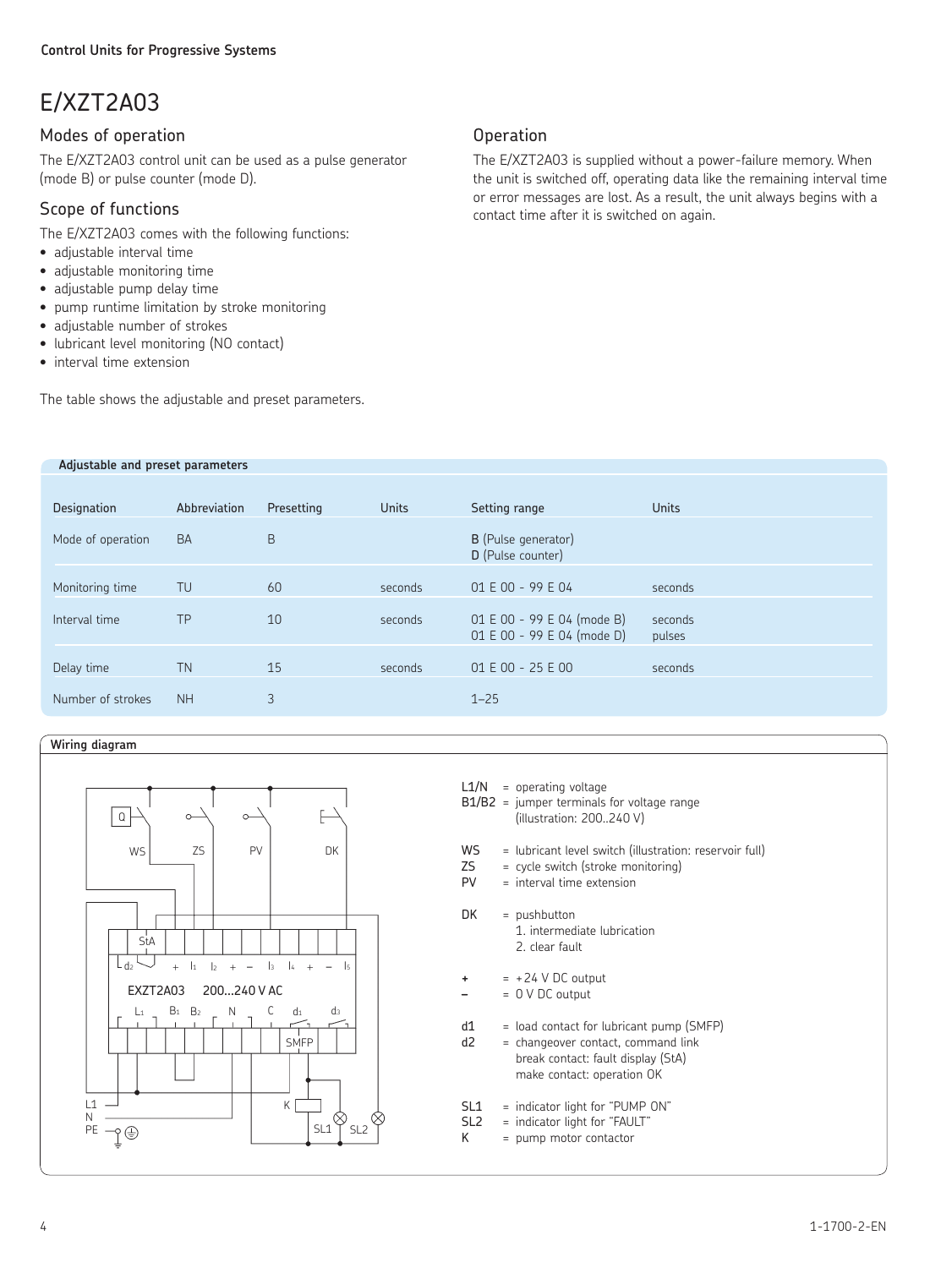# IGZ51-20

# Modes of operation

The IGZ51-20 control unit can be used in the following modes of operation:

- A Pulse generator with continuous operation of the pump during the contact time
- B Pulse generator with clock-cycle pump operation
- C Pulse counter with continuous operation of the pump during the contact time
- D Pulse counter with clock-cycle pump operation

# Scope of functions

The IGZ51-20 comes with the following functions:

- adjustable interval time
- adjustable monitoring time
- adjustable number of strokes
- pump runtime limitation by stroke monitoring
- lubricant level monitoring (NO contact)

The table shows the adjustable and preset parameters.

### **Operation**

The IGZ51-20 is supplied without a powerfailure memory. When the unit is switched off, operating data like the remaining interval time or error messages are lost. As a result, the unit always begins with a new interval time after it is switched on again.

| Adjustable and preset parameters |              |                |              |                                                                                                                            |                   |
|----------------------------------|--------------|----------------|--------------|----------------------------------------------------------------------------------------------------------------------------|-------------------|
|                                  |              |                |              |                                                                                                                            |                   |
| Designation                      | Abbreviation | Presetting     | <b>Units</b> | Setting range                                                                                                              | <b>Units</b>      |
| Mode of operation                | <b>BA</b>    | $\overline{A}$ |              | A, C (Pulse generator with<br>continuous pump operation)<br><b>B, D</b> (Pulse counter with<br>clock-cycle pump operation) |                   |
| Monitoring time                  | TU           | 60             | seconds      | $01 E 00 - 99 E 03$                                                                                                        | seconds           |
| Interval time                    | <b>TP</b>    | 10             | minutes      | 01 E 00 - 99 E 04 (modes A, B)<br>01 E 00 - 99 E 04 (modes C, D)                                                           | minutes<br>pulses |
| Number of strokes                | <b>NH</b>    | 3              |              | $1 - 30$                                                                                                                   |                   |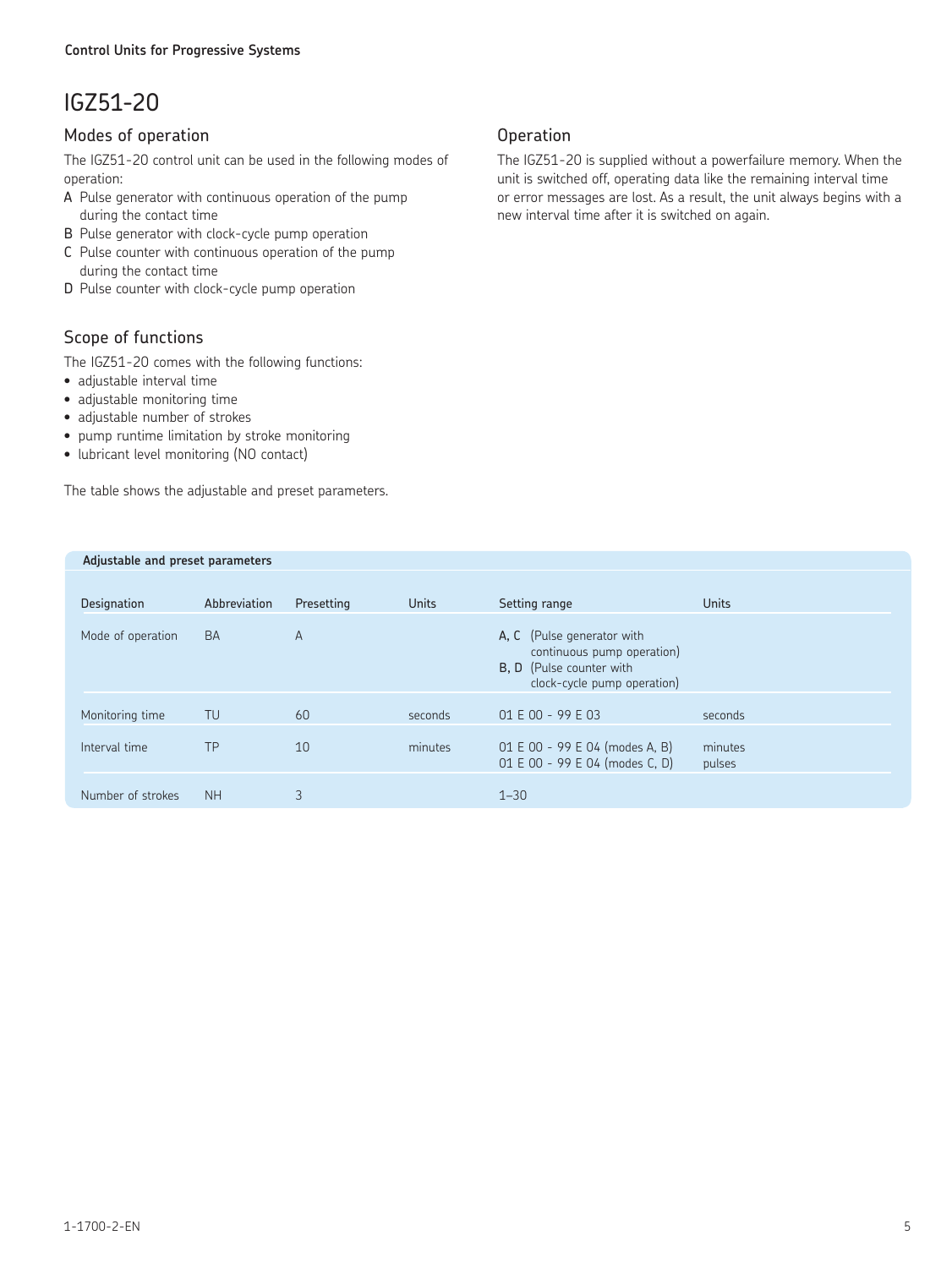# IGZ51-20-S2

### Modes of operation

The IGZ51-20-S2 control unit can be used in the following modes of operation:

- A Pulse generator with continuous operation of the pump during the contact time
- B Pulse generator with clock-cycle pump operation
- C Pulse counter with continuous operation of the pump during the contact time
- D Pulse counter with clock-cycle pump operation

# Scope of functions

The IGZ51-20-S2 comes with the following functions:

- adjustable interval time
- adjustable monitoring time
- adjustable number of strokes
- pump runtime limitation (stroke monitoring)
- lubricant level monitoring (NO contact)
- power-failure memory

The table shows the adjustable and preset parameters.

# Operation with power-failure memory

In the event of a power failure the powerfailure memory stores the remaining interval time and/or any error messages. The following overview shows which function time the unit starts with after the power is restored.

### Start after power failure

| Time of power failure         | Procedure after restoration<br>of power                                                        |
|-------------------------------|------------------------------------------------------------------------------------------------|
| during the<br>monitoring time | interval time                                                                                  |
| during the<br>interval time   | interval continued after remaining<br>interval time is read out of the<br>power-failure memory |
| while error message pending   | error message remains in effect                                                                |

| Adjustable and preset parameters |              |                |              |                                                                                                                            |                   |
|----------------------------------|--------------|----------------|--------------|----------------------------------------------------------------------------------------------------------------------------|-------------------|
| Designation                      | Abbreviation | Presetting     | <b>Units</b> | Setting range                                                                                                              | <b>Units</b>      |
| Mode of operation                | <b>BA</b>    | $\overline{A}$ |              | A. C (Pulse generator with<br>continuous pump operation)<br><b>B, D</b> (Pulse counter with<br>clock-cycle pump operation) |                   |
| Monitoring time                  | TU           | 60             | seconds      | $01 E 00 - 99 E 03$                                                                                                        | seconds           |
| Interval time                    | <b>TP</b>    | 10             | minutes      | 01 E 00 - 99 E 04 (modes A, B)<br>01 E 00 - 99 E 04 (modes C, D)                                                           | minutes<br>pulses |
| Number of strokes                | <b>NH</b>    | 3              |              | $1 - 30$                                                                                                                   |                   |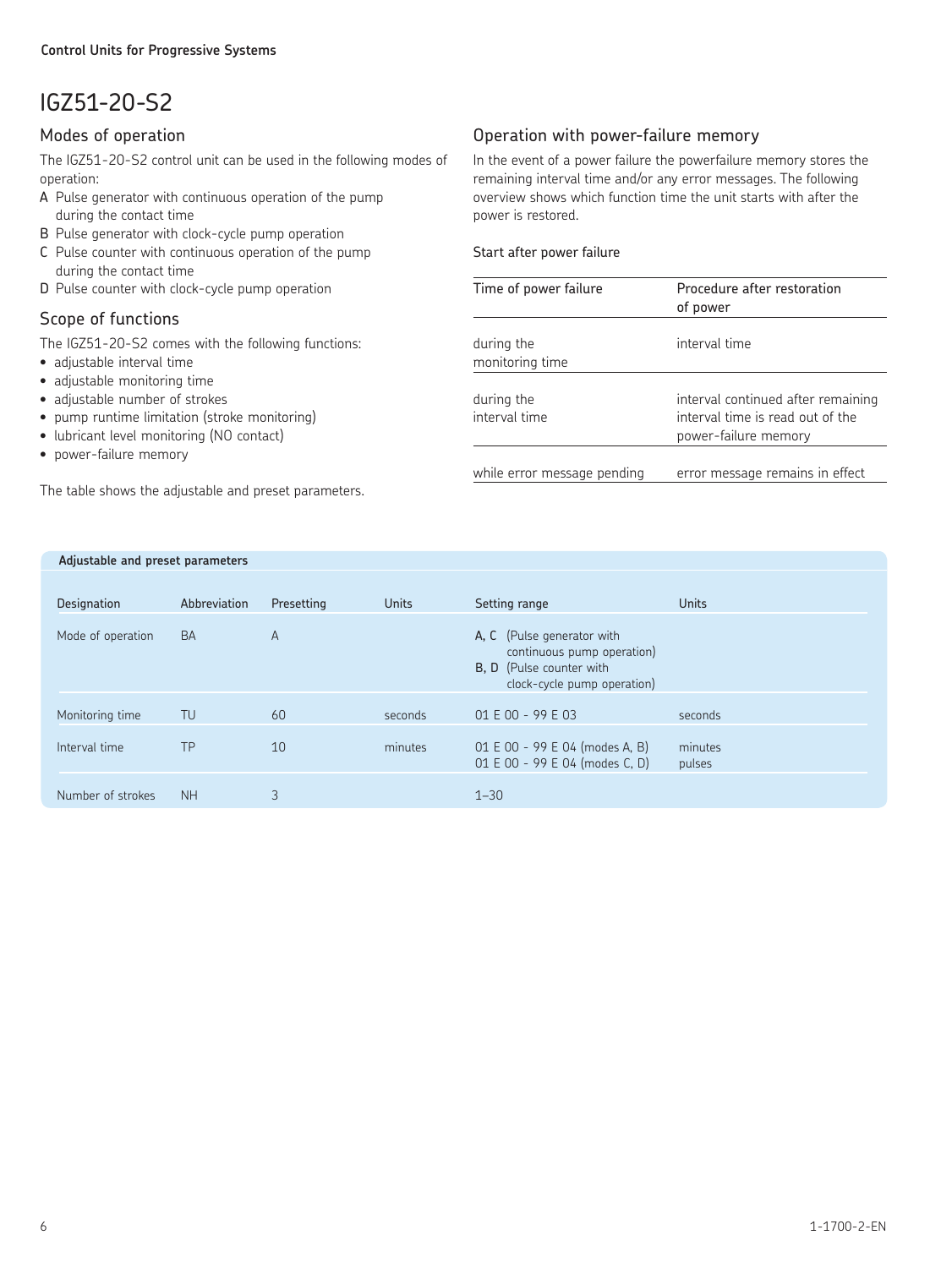# IGZ51-20 / IGZ20-S2



| <b>Pulse diagram</b> (time axis not to scale, preset stroke number = $3$ ) |                                                                                                                                  |    |                                                                                             |        |                                       |    |  |
|----------------------------------------------------------------------------|----------------------------------------------------------------------------------------------------------------------------------|----|---------------------------------------------------------------------------------------------|--------|---------------------------------------|----|--|
|                                                                            | Normal routine                                                                                                                   |    |                                                                                             |        |                                       |    |  |
| Pump motor, relay d1                                                       |                                                                                                                                  |    |                                                                                             |        |                                       |    |  |
| Command link, relay d2                                                     |                                                                                                                                  |    |                                                                                             |        |                                       |    |  |
| Cycle switch ZS                                                            |                                                                                                                                  |    |                                                                                             |        |                                       |    |  |
| Level switch (NO type) WS                                                  | 123                                                                                                                              |    | 123                                                                                         |        | 123                                   |    |  |
| Pushbutton DK                                                              |                                                                                                                                  |    |                                                                                             |        |                                       |    |  |
|                                                                            | <tu< td=""><td>TP</td><td><tu< td=""><td><math>&lt;</math>TP</td><td><tu< td=""><td>TP</td><td></td></tu<></td></tu<></td></tu<> | TP | <tu< td=""><td><math>&lt;</math>TP</td><td><tu< td=""><td>TP</td><td></td></tu<></td></tu<> | $<$ TP | <tu< td=""><td>TP</td><td></td></tu<> | TP |  |
|                                                                            |                                                                                                                                  |    |                                                                                             |        |                                       |    |  |
|                                                                            | Routine with fault, cycle switch                                                                                                 |    |                                                                                             |        |                                       |    |  |
|                                                                            |                                                                                                                                  |    |                                                                                             |        |                                       |    |  |
| Pump motor, relay d1                                                       |                                                                                                                                  |    |                                                                                             |        |                                       |    |  |
| Command link, relay d2                                                     |                                                                                                                                  |    |                                                                                             |        |                                       |    |  |
| Cycle switch ZS                                                            |                                                                                                                                  |    |                                                                                             |        | 123                                   |    |  |
| Level switch (NO type) WS                                                  |                                                                                                                                  |    |                                                                                             |        |                                       |    |  |
| Pushbutton DK                                                              | TU                                                                                                                               | TP | TU                                                                                          | $<$ TP | <tu< td=""><td>TP</td><td></td></tu<> | TP |  |
|                                                                            |                                                                                                                                  |    |                                                                                             |        |                                       |    |  |
|                                                                            |                                                                                                                                  |    |                                                                                             |        |                                       |    |  |
|                                                                            |                                                                                                                                  |    | Routine with fault, lubricant level                                                         |        |                                       |    |  |
| Pump motor, relay d1                                                       |                                                                                                                                  |    |                                                                                             |        |                                       |    |  |
| Command link, relay d2                                                     |                                                                                                                                  |    |                                                                                             |        |                                       |    |  |
| Cycle switch ZS                                                            |                                                                                                                                  |    |                                                                                             |        |                                       |    |  |
| Level switch (NO type) WS                                                  |                                                                                                                                  |    | 123                                                                                         |        | 123                                   |    |  |
| Pushbutton DK                                                              |                                                                                                                                  |    |                                                                                             |        |                                       |    |  |

<TU TF <TU TP <TU TP

TU = monitoring time

TN = pump delay time

TP = interval time

TF = functional sequence stopped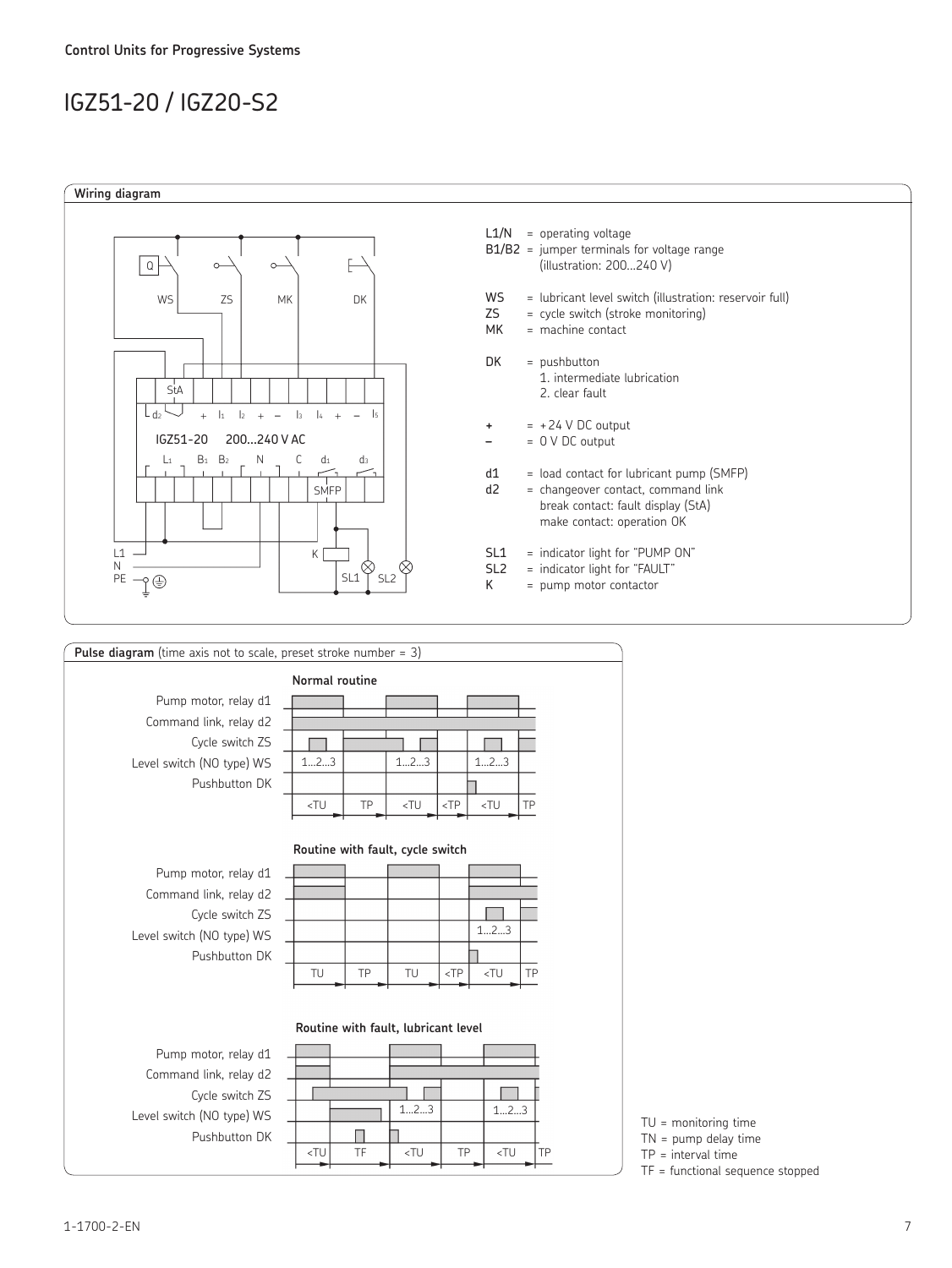# IGZ51-20-S7 / IGZ51-20-S8

### Modes of operation

The IGZ51-20-S7 and IGZ51-20-S8 control unit can be used in the following modes of operation:

- A Pulse generator with continuous operation of the pump during the contact time
- B Pulse generator with clock-cycle pump operation
- C Pulse counter with continuous operation of the pump during the contact time
- D Pulse counter with clock-cycle pump operation

# Scope of functions

The **IGZ51-20-S7** comes with the following functions:

- adjustable interval time
- adjustable monitoring time
- adjustable minimum number of strokes
- lubricant level monitoring (NC contact)
- power-failure memory

### The **IGZ51-20-S8** comes with the following functions:

- adjustable interval time
- adjustable monitoring time
- MK pulse monitoring
- pump runtime limitation (stroke monitoring)
- lubricant level monitoring
- prelubrication
- power-failure memory

The table shows the adjustable and preset parameters.

# Operation with power-failure memory

In the event of a power failure the powerfailure memory stores the remaining interval time and/or any error messages. The following overview shows which function time the unit starts with after the power is restored.

### IGZ51-20-S7: Start after power failure

| Time of power failure       | Procedure after restoration<br>of power                   |
|-----------------------------|-----------------------------------------------------------|
| during the monitoring time  | interval time                                             |
| during the interval time    | interval continued with stored<br>remaining interval time |
| while error message pending | error message remains in effect                           |

### IGZ51-20-S8: Start after power failure

| Time of power failure       | Procedure after restoration<br>of power |
|-----------------------------|-----------------------------------------|
| during the monitoring time  | prelubrication                          |
| during the interval time    | prelubrication                          |
| while error message pending | error message remains in effect         |

### **Adjustable and preset parameters**

| Designation       | Abbreviation | Presetting | <b>Units</b> | Setting range                                                                                                              | Units             |
|-------------------|--------------|------------|--------------|----------------------------------------------------------------------------------------------------------------------------|-------------------|
| Mode of operation | <b>BA</b>    | A          |              | A, C (Pulse generator with<br>continuous pump operation)<br><b>B. D</b> (Pulse counter with<br>clock-cycle pump operation) |                   |
| Monitoring time   | TU           | 60         | seconds      | $01 E 00 - 99 E 03$                                                                                                        | seconds           |
| Interval time     | TP           | 10         | minutes      | 01 E 00 - 99 E 04 (modes A, B)<br>01 E 00 - 99 E 04 (modes C, D)                                                           | minutes<br>pulses |
| Number of strokes | <b>NH</b>    | 3          |              | $1 - 30$                                                                                                                   |                   |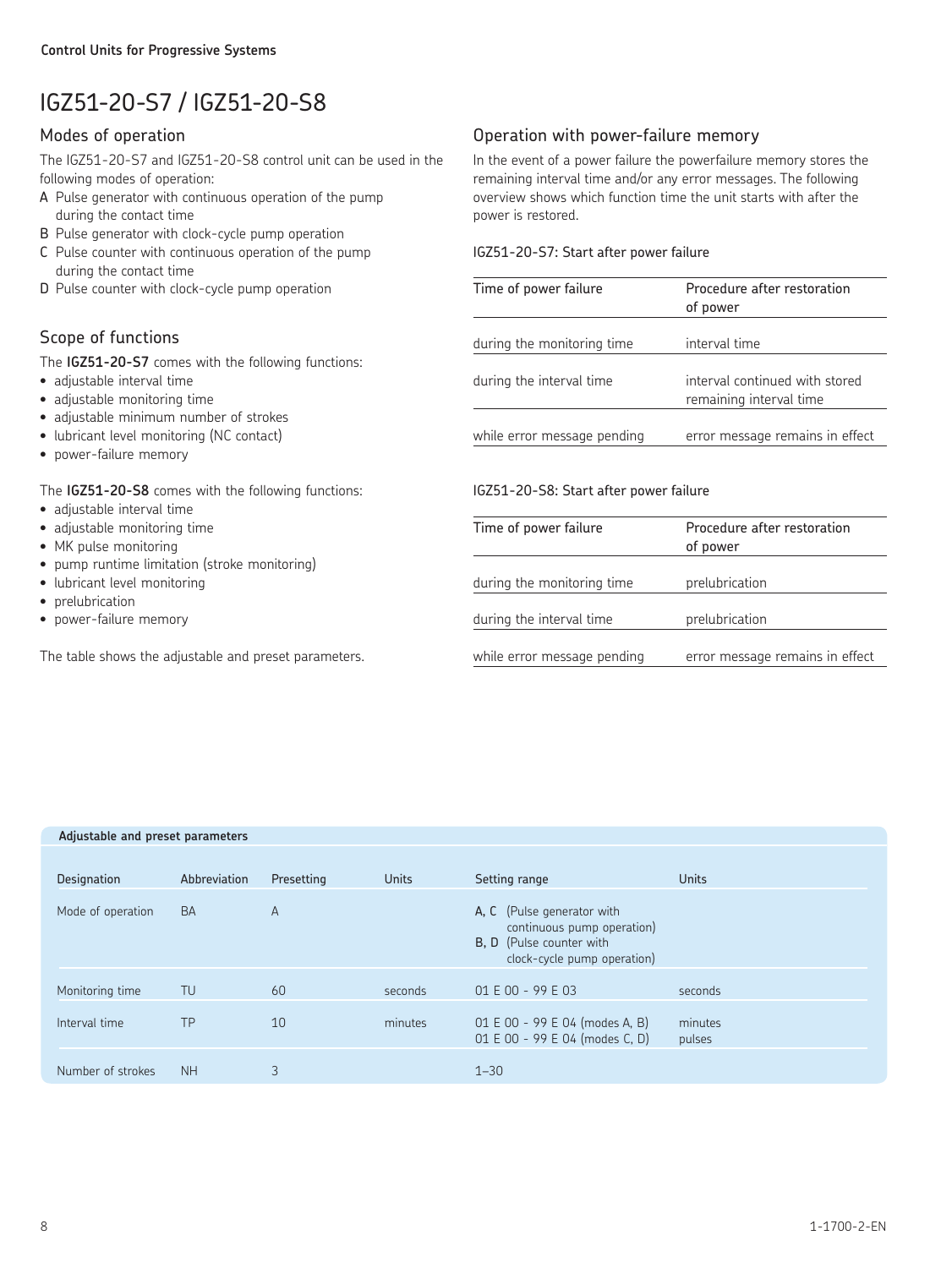# IGZ51-20-S7





TN = pump delay time

TP = interval time

TF = functional sequence stopped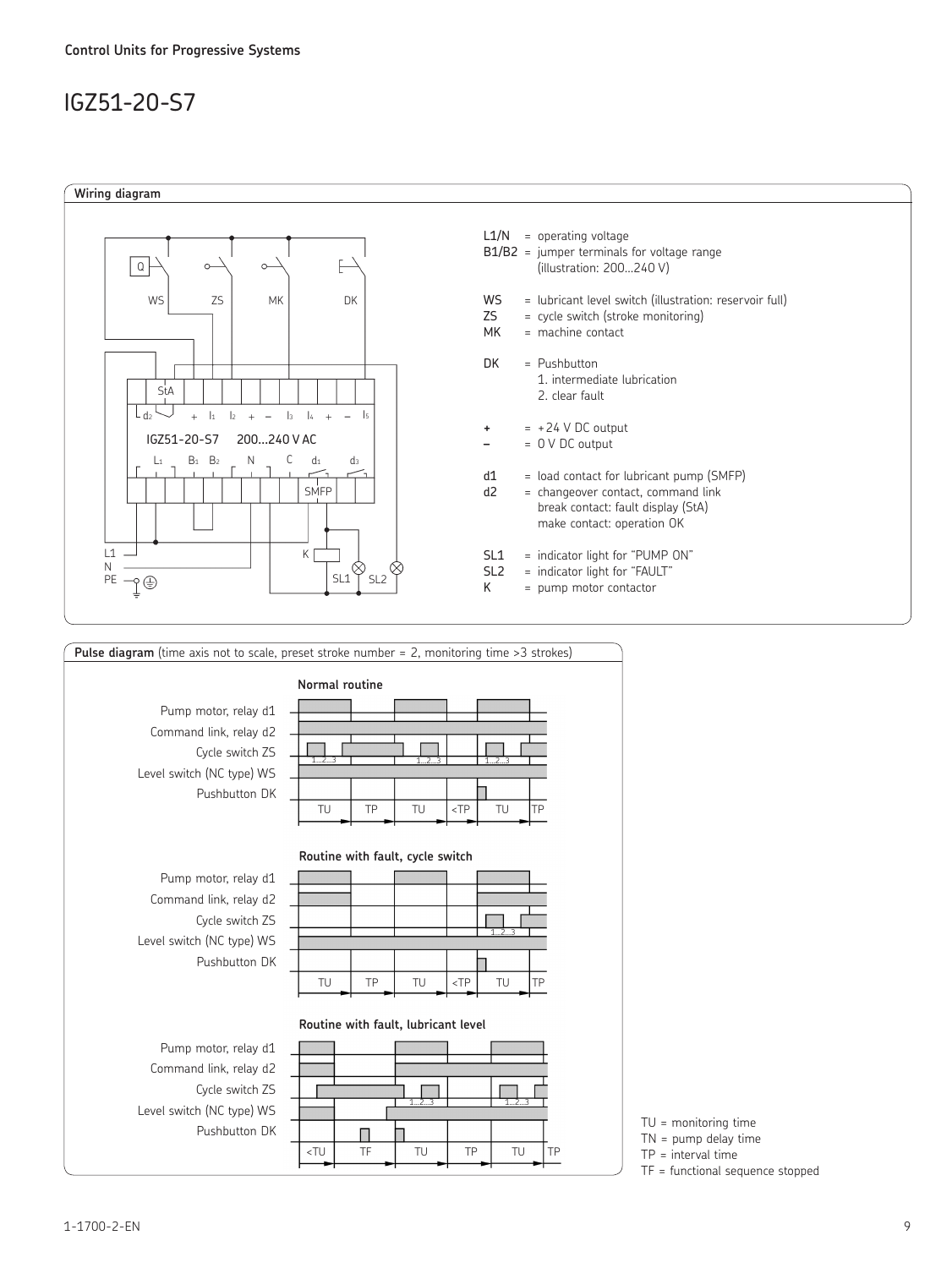# IGZ51-20-S8



![](_page_9_Figure_3.jpeg)

TN = pump delay time

TP = interval time

TF = functional sequence stopped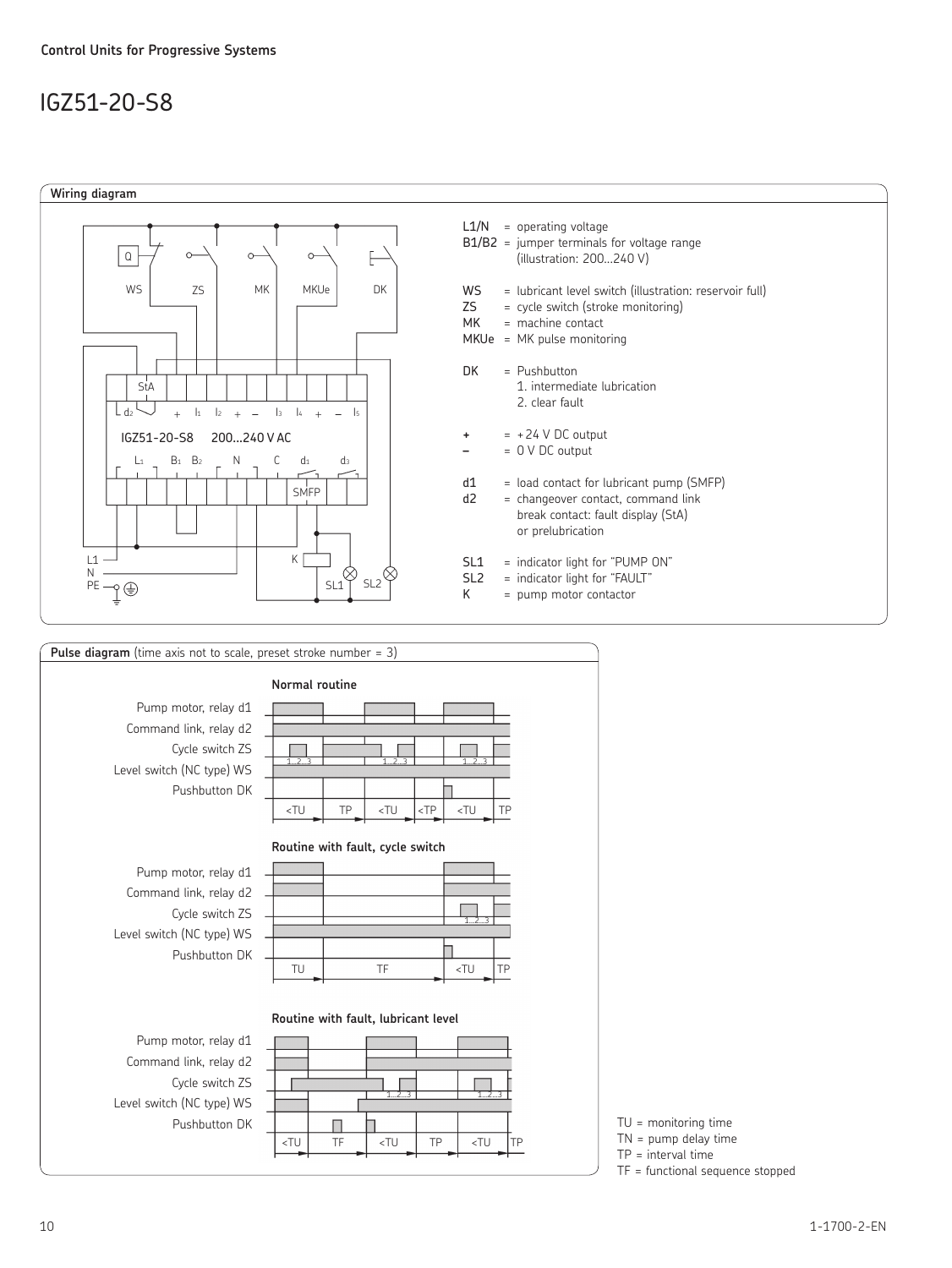![](_page_10_Picture_1.jpeg)

### **Technical Data Version +471 / +472**

| Rated input voltage Un<br>Version +471 100120 V AC or 200240 V AC<br>Version +472 2024 V DC or AC | Output voltage for inputs<br>and external loads 24 V DC +10% / -15%                                                                                                                                                                                  |
|---------------------------------------------------------------------------------------------------|------------------------------------------------------------------------------------------------------------------------------------------------------------------------------------------------------------------------------------------------------|
| Rated value of input voltage<br>Version +471 0.85 Un to 1.1 Un                                    | Rated output current ("+" outputs) 110 mA<br>of that figure for external loads max. 60 mA                                                                                                                                                            |
| (85132 V / 170264 V)<br>Version +472 0.85 Un to 1.1 Un (1726.4)                                   | MK input, max. input frequency. 30 Hz<br>Pulse duty factor $\ldots \ldots \ldots \ldots \ldots 1:1$                                                                                                                                                  |
| Rated frequency<br>Version +471 5060 Hz<br>Version +472 DC or 5060 Hz                             | Conductor connection (flexible)<br>with tubular end sleeves . $\dots$ max. 2.5 mm <sup>2</sup> or 2× 0.75 mm <sup>2</sup><br>with twin tubular end sleeves max. $2 \times 1.5$ mm <sup>2</sup><br>stripped length $\ldots \ldots \ldots \ldots$ 8 mm |
| Rated value of frequency<br>Version +471 4961 Hz                                                  |                                                                                                                                                                                                                                                      |
| Version +472 DC or 49  61 Hz                                                                      | Type of enclosure (version E) IP 30, IP 20 terminals<br>Safety class (version E) II<br>Rated insulation voltage 250 V AC                                                                                                                             |
| Release value of Un. max. 10%                                                                     | Pollution degree 2                                                                                                                                                                                                                                   |
| Recovery time $\ldots \ldots \ldots \ldots 1$ s                                                   | Operating temperature 0 to +60 °C<br>Storage temperature $\ldots$ -25 to +70 °C                                                                                                                                                                      |
| Residual ripple of input voltage                                                                  | Dimensions BxHxT (version E) approx. 70 mm × 75 mm × 110 mm                                                                                                                                                                                          |
| Version +471 not applicable<br>Version +472 DC: max. 5%                                           | Voltage endurance to EN 61131-2 and EN 50178<br>Power supply / relay contacts 1780 V                                                                                                                                                                 |
| Max. fusing 6.3 A<br>Max. switching current $\ldots \ldots \ldots 5$ A AC                         | Power supply / electronics. 2830 V<br>Relay contacts / electronics 2830 V                                                                                                                                                                            |
| Max. relay switching voltage $\ldots$ . 250 V AC                                                  |                                                                                                                                                                                                                                                      |
| Overvoltage category to<br>DIN VDE 0110 III                                                       | <b>EMV</b>                                                                                                                                                                                                                                           |
| Rated voltage of inputs 24 V DC                                                                   | Immunity EN 61000-6-2<br>Emitted interference. EN 500081-1                                                                                                                                                                                           |
| Input impedance $\ldots$ 2.4 K $\Omega$ $\pm$ 10%                                                 |                                                                                                                                                                                                                                                      |
| Input level low $\ldots$ 0 V+4 V<br>Input level high 410 V+26.4 V                                 | Dynamic strength to EN 60068-2-6 10-57 Hz; 0.075 mm<br>(amplitude)                                                                                                                                                                                   |
|                                                                                                   | Impact resistance to EN 600068-2-27. . 15 g; 11 ms (half-sine)                                                                                                                                                                                       |
| Coincidence factor<br>for the inputs $\dots$ $\dots$ $\dots$ $\dots$ $\dots$ $\dots$ max. 0.8     |                                                                                                                                                                                                                                                      |
|                                                                                                   |                                                                                                                                                                                                                                                      |